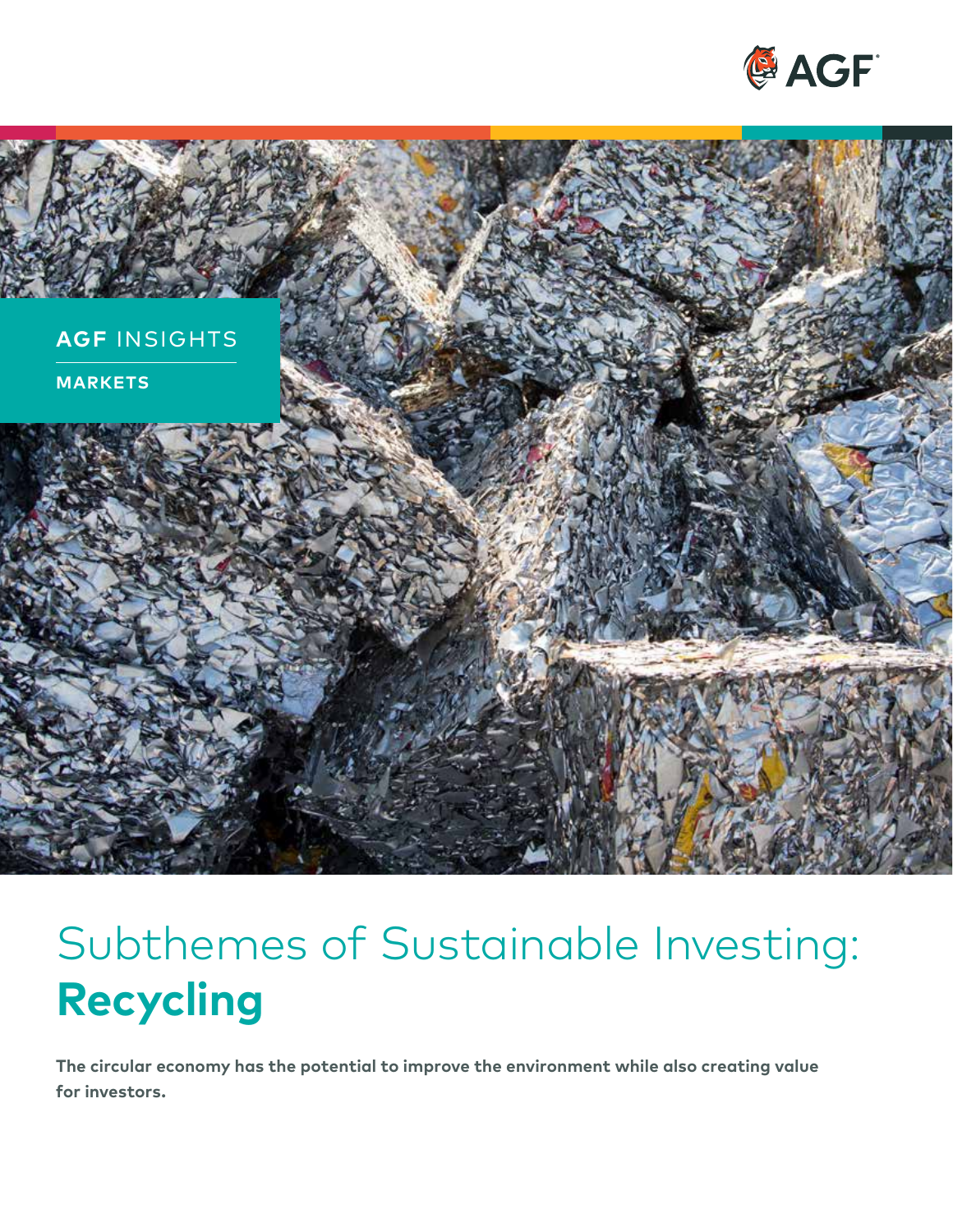

## **The Opportunity**

The negative impact of human activities on the environment has become unprecedented, particularly in the last half-century. Within that time, the world's population has doubled, the global economy has expanded four-fold and more than one billion people have been lifted out of extreme poverty<sup>1</sup>. At the same time, the amount of materials used to drive the global economy has nearly quadrupled, from 28 billion tonnes in 1972 to more than 100 billion tonnes in 20192. Human activities are directly linked to numerous environmental problems, including biodiversity and ecosystem loss, species extinctions and land degradation, as well as air pollution, desertification and drought, marine environment pollution and damage, ocean acidification, rising sea levels, and coastal flooding. Nature provides many of the direct resources needed to drive our economies and sustain the survival of our species. Some of these resources, like fossil fuels, metals and minerals, are finite and non-renewable. For the renewable resources like crops, timber and livestock, nature has a finite carrying capacity. Indirectly, nature provides regulating services like pollination, coastal flood protection, absorption of carbon dioxide, trapping and storing of chemicals, climate regulation, air filtration, and so on.

The discharge of human waste into the environment is a leading source of pollution. Poorly managed solid wastes such as microplastics often end up in fragile ecosystems in both land and marine environments, polluting freshwater sources, and result in a loss of productivity of land as a source of renewable resources. In addition to waste, current production and consumption patterns, as well as urbanization and population trends, further intensify the pressure on nature's resources, which is one of the leading causes of overexploitation and scarcity. Managing resource efficiency and waste discharge to the environment is going to be a critical step toward sustainable development.

Solid waste generation has become a product of human activities and economic development. The World Bank estimated that two billion tonnes of municipal solid waste were generated in 2016 and that number is expected to grow to 3.4 billion tonnes by 2050 under a business-asusual scenario<sup>3</sup>. Materials use and waste generation are directly connected with economic and population growth.

High-income countries tend to generate higher per capita waste, while rising population and income level growth in lower- and middle-income countries is projected to drive absolute waste generation growth in the future.

The efforts by many governments to drive resource efficiency and decouple environmental degradation from GDP growth has not yielded meaningful results to date. Technologies and innovations that focus on light-weighting4 and miniaturization continue to reduce the materials intensity of products, which is providing needed counterbalance to economic growth and waste generation. However, a tremendous amount of work still needs to be done to transition the global economy towards a sustainable path and avoid the adverse impacts of environmental degradation. In our analysis, the GSG team believes embracing circularity to be the most practical solution.







**Projected Global Waste Generation**

Source: The World Bank Group 2018, published September 20, 2018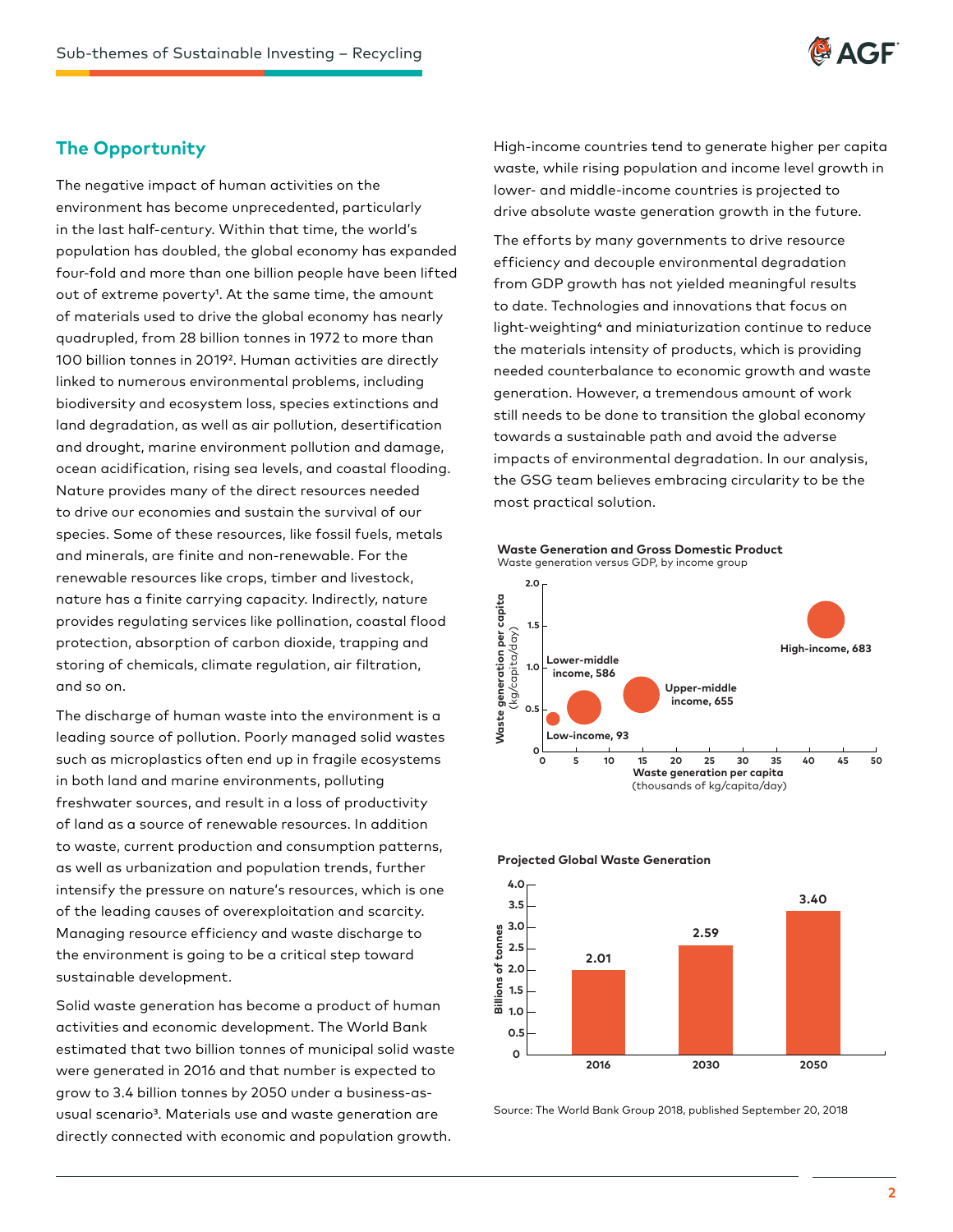

## **The Three Stages of a Circular Economy**

The current linear consumption model of take-make-usediscard is unsafe for the environment, energy intensive and greenhouse gas (GHG) emissions intensive and does not constitute responsible use of nature's resources. The circular consumption approach is to deliberately ensure that materials are in valuable use for as long as possible, resulting in the most minimal waste. A truly circular economic system must be designed such that the sustainability of products across their entire life cycle stages (i.e. cradle-to-grave) forms the bedrock. We believe circularity should be considered across the three stages highlighted below:

- **i. Sourcing impact:** This stage considers the environmental impact of products based on design and materials profile; it includes emissions and waste intensity, durability and recyclability of materials used. Circularity would suggest that products should be designed for longevity and recyclability, made with sustainable materials and clean energy.
- **ii. Through-life impact:** This stage reflects on the environmental impact of products when they are being produced and in-use. Circularity considers resourceefficient production and distribution, performance and durability, low materials intensity, light weight, energy efficiency and repairability.
- **iii. After-use impact:** This stage considers the environmental impact of products post-consumption. Circularity considers the ability to recover all postconsumer wastes, recycling wastes back to feedstock or into lower-value products and selective disposal.

## **Key Elements of Circularity**

Six materials make up the bulk of what we use to make things: concrete (cement), steel (iron ore), plastics (fossil fuels), wood (biomass), copper, and aluminum. These materials are generally superior to other materials in terms of performance, durability, specific and tensile strength, durability, and electrical conductivity.

Global economic growth will continue to be the main demand driver for these primary materials, particularly in emerging economies where demand for infrastructure, housing stock and durable goods is expected to rise

materially into the future. Global decarbonization efforts also emphasize electrification and energy efficiency, which puts further pressure on certain materials like copper, lithium, and aluminum. The U.S. Geological Survey's analysis estimates that the reserve life of most of these materials will be exhausted within the 21st century at current depletion rates<sup>5</sup>.

Given these expectations, we believe the path towards achieving both climate and environmental objectives, as well as sustainable economic growth, will require fast-paced adoption of two key circularity elements: (i.) sustainable materials and (ii.) broad-scale materials recycling.

### **Part One: Sustainable Materials**

A critical step in circularity is broader adoption of sustainable materials. There is no universal definition for what materials strictly constitute sustainable materials, but our general belief is that materials that are truly sustainable should have low environmental impact across their life-cycle stages. We broadly see two categories of materials that have exhibited these qualities and have near-term adoption opportunities: (i.) composite materials and (ii.) biomaterials.

#### **Composite materials**

Certain advanced materials provide better environmental sustainability benefits than the six main materials noted previously, particularly in niche applications. Composites are a class of advanced materials with engineered properties created through synthesis technology to meaningfully improve performance and reduce weight. From a sustainability standpoint, composites can be made from recycled materials, lowering their sourcing footprint, and can provide better in-use benefits such as durability, longevity, light weight and energy efficiency than materials like steel, aluminum and cement in certain applications.

Composite materials typically contain two main components: matrix and reinforcement. Matrix or primary components are typically polymers, metals, or ceramics, while reinforcement components are mostly fibres and particles.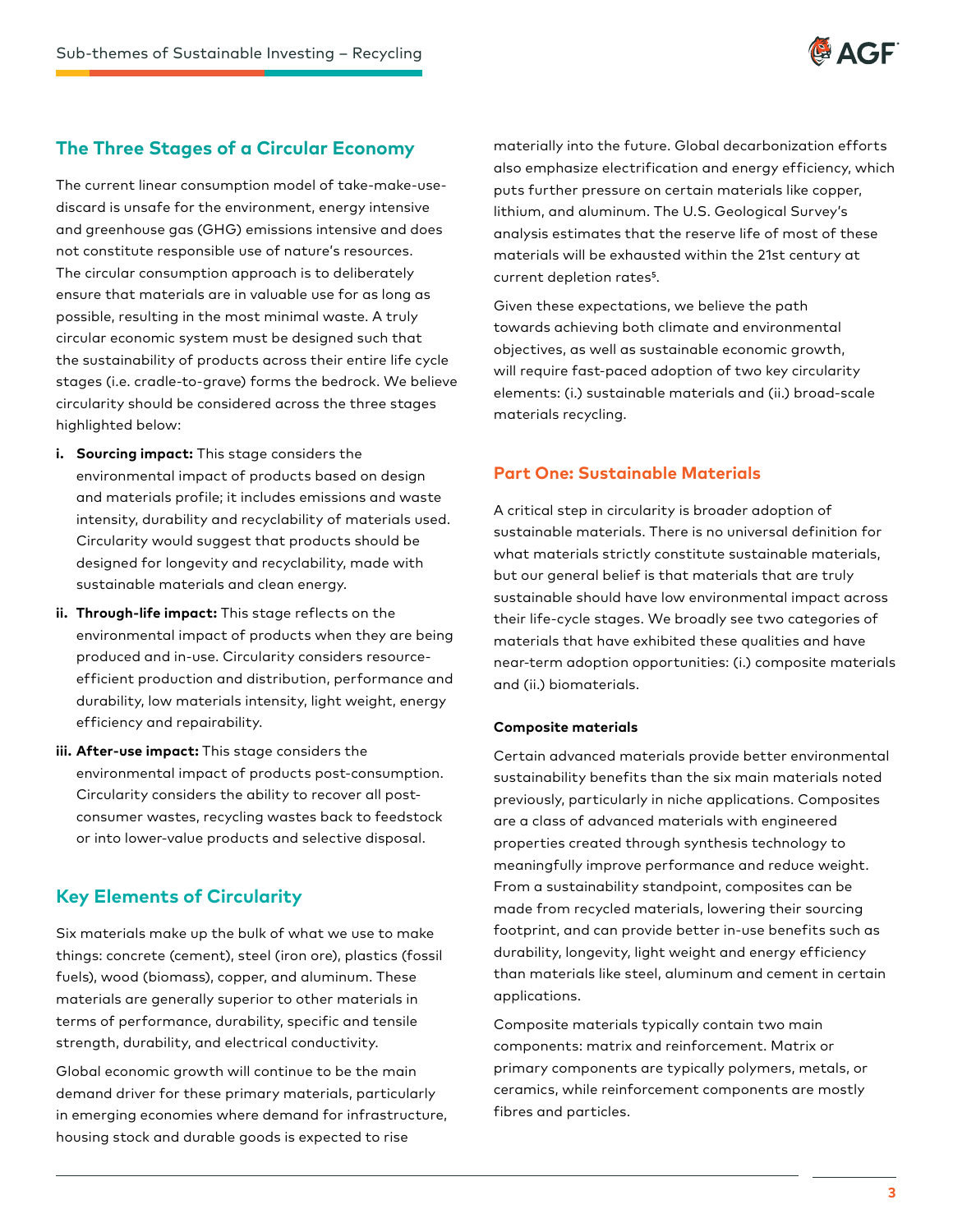



#### **Types of Composites Classified by Matrices and Reinforcements**

Source: BloombergNEF, as of March 19, 2019

The main composite materials use either virgin or recycled polymer resins as matrix alongside reinforcements such as fibres. Glass fibre-reinforced (GRFP) and carbon fibrereinforced (CFRP) are the most widely used composite materials in end applications such as wind turbines, aviation and aerospace, automotive and sporting goods. Widespread adoption is still being held back by recyclability concerns and production costs.

#### **Biomaterials**

Biomaterials are a class of materials made from compostable materials or biomass<sup>6</sup>. They can help reduce the dependency on fossil fuel-based feedstock in many industries. Plastics and fossil fuel-based ingredients are used extensively in the packaging, apparel, automotive, electronics and fast-moving consumer goods industries due to their light weight, malleability and barrier properties.

Advances in technology have allowed for industrial processes to be able to replicate petroleum-based polymers with bio-based polymers, which come from virgin feedstock like crops, forestry products and waste streams such as biomass and waste oil. Biopolymers can be synthesized by enzyme-mediated fermentation processes, after which the polymers are isolated for compounding and granulation.

Biopolymers such as lignin, chitosan and cellulose are already used extensively in the specialty chemicals and forest products industries. Resins such as polyhydroxyalkanoates (PHA) and polylactic acid (PLA) offer promising opportunities as replacements for some petroleum-based feedstock in the packaging industry due to their biodegradability. In most cases, the decomposition of these materials needs to be induced under certain unnatural conditions; therefore, collection and processing are necessary in order to reap the environmental benefits.

Synthetic textiles contribute ~35% of the global release of primary microplastics to the world's oceans<sup>7</sup>. The garment industry has ramped up the use of synthetic textile materials such as polyester, acrylic and nylon, which are petroleum-based and account for ~60% of clothing materials<sup>8</sup>. While cotton, leather and wool are biomaterials, they are environmentally intensive to produce. As such, there is an urgent need for transition in the textile industry. We are still in the early days of new and innovative biomaterials for the garment industry, but environmentally friendly solutions like banana fibres, recycled cotton and wool, and tree fibres are being utilized in minority quantities.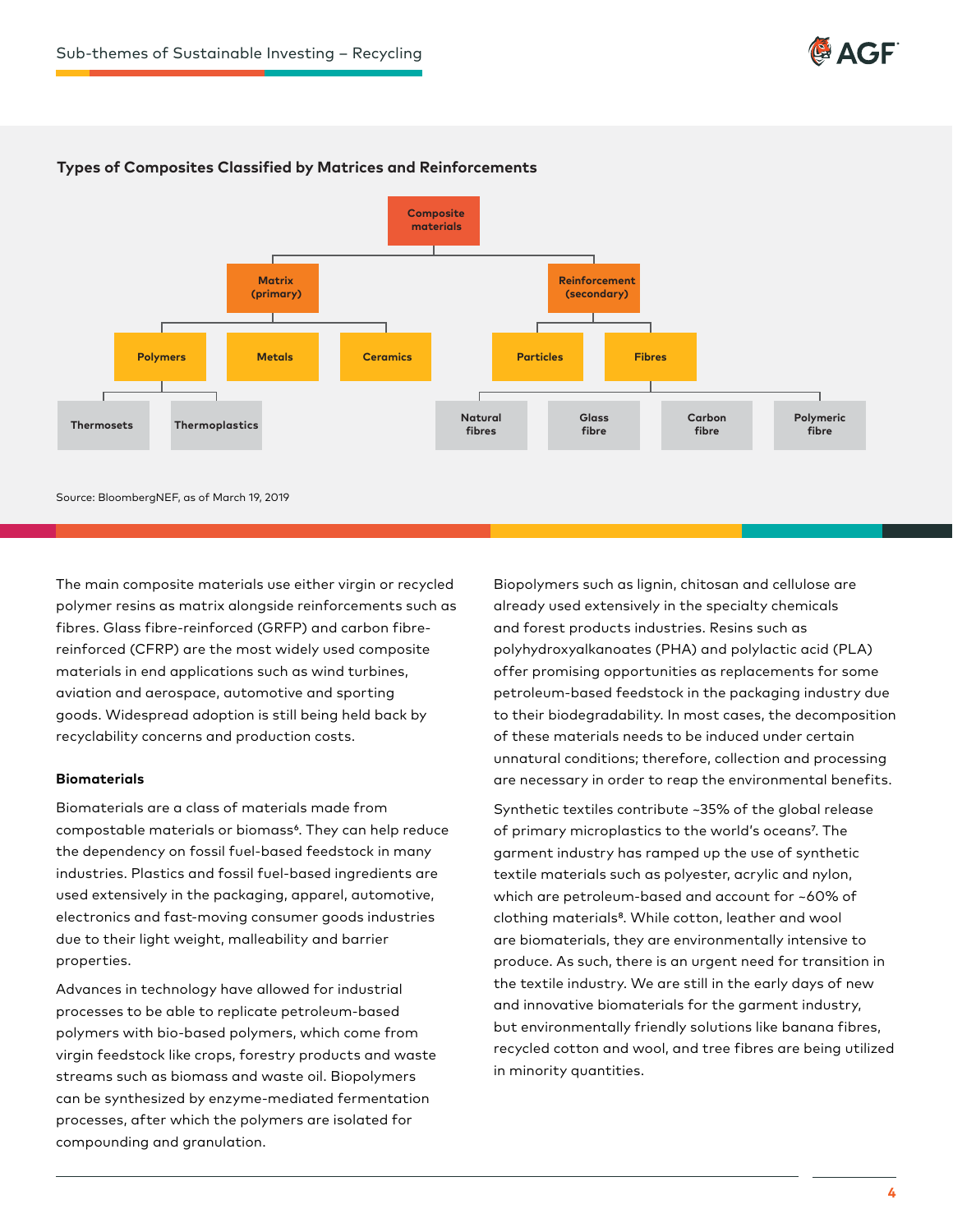

#### **Value Chain Opportunities**

#### *Composite materials manufacturers*

We expect composite materials to see broader adoption outside of the automotive and aerospace industries. Wind turbines will continue to drive near-term demand upside with continued global transition to renewable energy sources. We also see increasing light-weighting opportunities in marine vessels, sporting goods and, more importantly, industrial applications for the hydrogen economy. Composite materials are used to produce hydrogen tanks, polymer electrolyte membranes, membrane electrode assembly, gas diffusion layers and other products.

#### *Bio-refining and processing*

Forestry has been the primary feedstock source for biofuels, biochemicals and biomaterials that can replace petroleum-based products. Demand for biomaterials is expected to grow materially in food ingredients, packaging and pharmaceuticals to replace hydrocarbon products as consumers and regulators seeks to reduce reliance on fossil fuels. Biofuels have also shown promising opportunities for decarbonizing aviation and district heating. We expect secondary feedstock sources like waste, marine biomass, forest residues and microalgae to become longer-term sources.

#### *Bio-solutions companies*

We believe innovative companies can drive value creation using products and end-solutions that utilize biomaterials to replace hydrocarbon-based products. We continue to see structural bio-replacemtent opportunities in packaging solutions, pharmaceuticals, textile materials, specialty food ingredients, cosmetic actives and household care ingredients.

#### **Part Two: Recycling**

**Waste Generation**

Recycling refers to the recovery of useful materials from waste streams and then reprocessing these as secondary materials into the manufacture of new products.

Industrial waste and municipal solid waste are the two main sources of recyclable waste streams. Construction and demolition, mining and quarrying wastes represent ~62% of global waste generated while household waste account for ~8% by weight<sup>9</sup>. Relative weight varies significantly by country, depending on the structure of the local economy.



Source: Barclays Research, as of December 8, 2021

The global solid waste recycling rate is still very low, at ~14%, and ~82% of waste materials are destroyed without energy or materials recovery. Recycling rates vary significantly by region and material type. There are four key factors that drive recycling rates: (i.) cultural factors, (ii.) technological and design limitations, (iii.) recycling economics and (iv.) policies and regulation.

**1% Other**



Source: The World Bank, as of September 20, 2018

**Tara**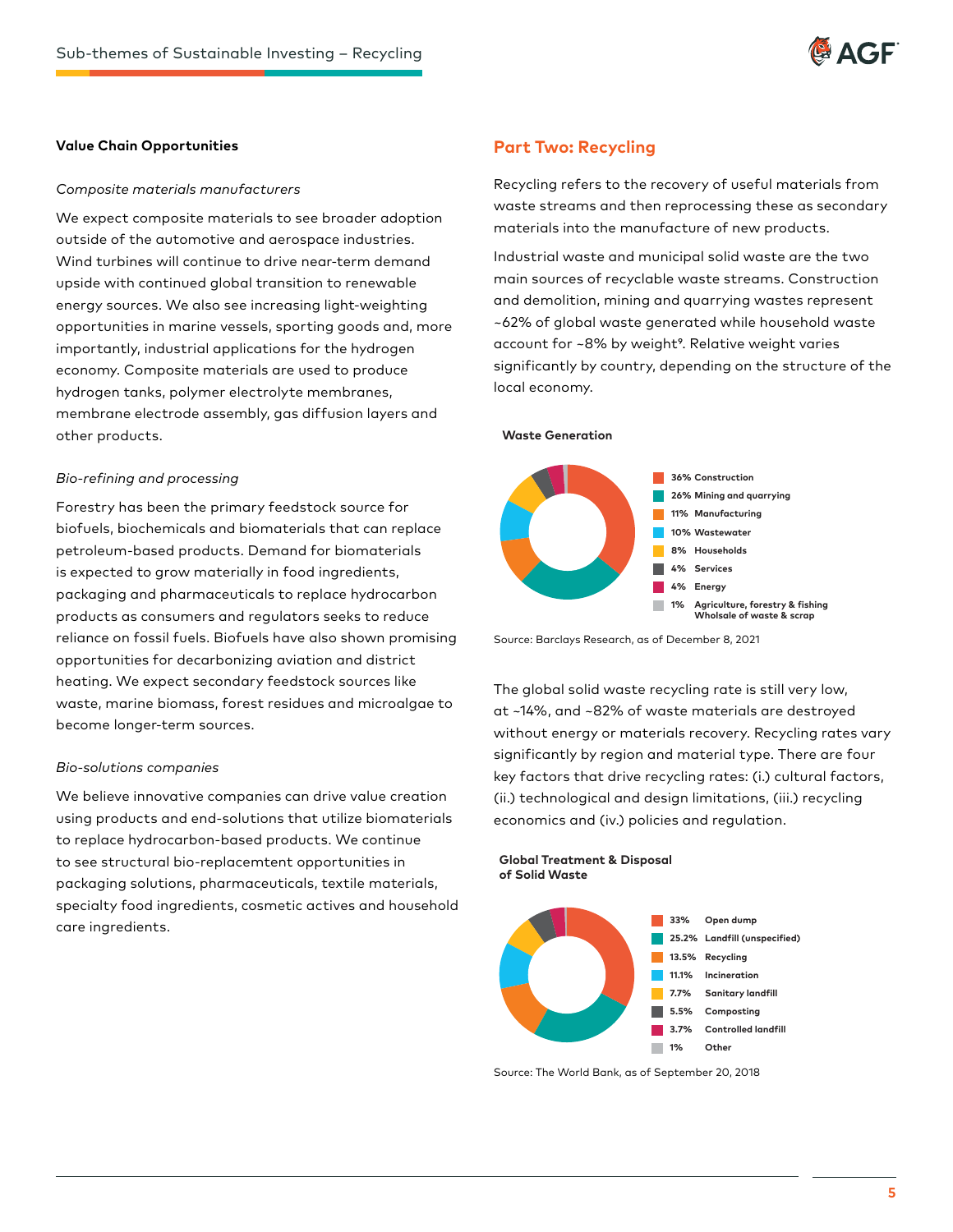

#### **Policies and Regulations**

In addition to environmental pollution concerns around waste generation in most regions, materials are also directly responsible for roughly 20% of global emissions. With more than 130 countries having pledged carbon neutrality and over 60 putting target years on their policies, circularity objectives are critical for achieving climate objectives.

There are numerous policies already in place across different countries aimed at driving recycling activities. Tipping fees are the most common and applied to waste managers to discourage landfill dropoffs, while scrap materials import or export bans incentivize local recycling capacities. For households, a ban on single-use plastics or other consumer deposit schemes are boosting reuse and recycling. Schemes like pay-as-you-throw, where households are charged for waste generated, are utilized in some regions. Deposit return schemes (DRS), where consumers are charged an additional deposit fee when they purchase beverage in single-use containers, are aimed at supporting recycling; when retailers accept the returns, they are automatically collected through reverse vending machines.

Product manufacturers have also been targets of circularity policies, with extended producer responsibility schemes and recycled content mandates. At the national level, some countries and regions have recycling targets to highlight government ambitions and create a measuring stick to gauge progress. Many corporates have recognized the importance of circularity in achieving their sustainability objectives and net-zero commitments. In the fast-moving consumer goods industry, a few of the largest companies have committed to targeting 100% reusable or recyclable plastic by 2025.

The European Union is stepping up its regulation of environmental credentials claims for products sold in the EU. The European Commission is tabling a proposal that aims to standardize the environmental claims made by companies. This proposal will regulate claims like recyclability and biodegradability to make them verifiable and comparable across the EU. The standardization methodology is called Product Environmental Footprint, which will consider the environmental impact of products based on life-cycle assessments.

#### **Recycling economics**

Recycling is often called urban mining, as the aim is to reclaim raw materials from waste products. The economics of a recycling operation are very similar to new mineral mining. The products of recycling are useful materials whose prices are closely linked to the price of virgin materials; therefore, returns on recycling operations are quite volatile and linked to commodity prices, unlike landfill operations which are typically fixed and supported by government incentives. Recycling operations have varying capital intensity depending on technique. For example, chemical recycling processes, where high temperatures are required to break down polymers, are more capital intensive. Scale and ability to source sufficient cheap waste are other critical factors that determine the profitability of recycling operations.

We see the deployment of automation technologies as the next step in reducing the unit labour cost of recycling and increasing throughput and purity. Automated collection using reverse vending machines is becoming commonplace in Europe. Automated sorting technologies using near-infrared spectroscopy and density blowers are already being deployed in materials recovery facilities for sorting high volumes of wastes. AI-operated robots and chemical and digital markets offer a higher degree of speed, sorting accuracy and quality control, albeit with higher upfront costs.

#### **State of recycling**

Recycling and reuse rates for the six key materials – concrete (cement), steel (iron ore), plastics (fossil fuels), wood (biomass), copper and aluminum – vary significantly. Materials like copper, aluminum and steel are technically infinitely recyclable due to their lack of material degradation. Mechanical sorting and recycling are the most commonly deployed technologies in material recovery facilities; magnetic attributes and low melting points for aluminum and steel make for relatively easier recycling operations.

Concrete waste collection is highly regulated in most countries. Construction and demolition wastes (CDW) are the single largest source of waste by weight, and records show that collection and recovery rates are very high in developed countries. This has largely been driven by regulations and building standards requiring recycled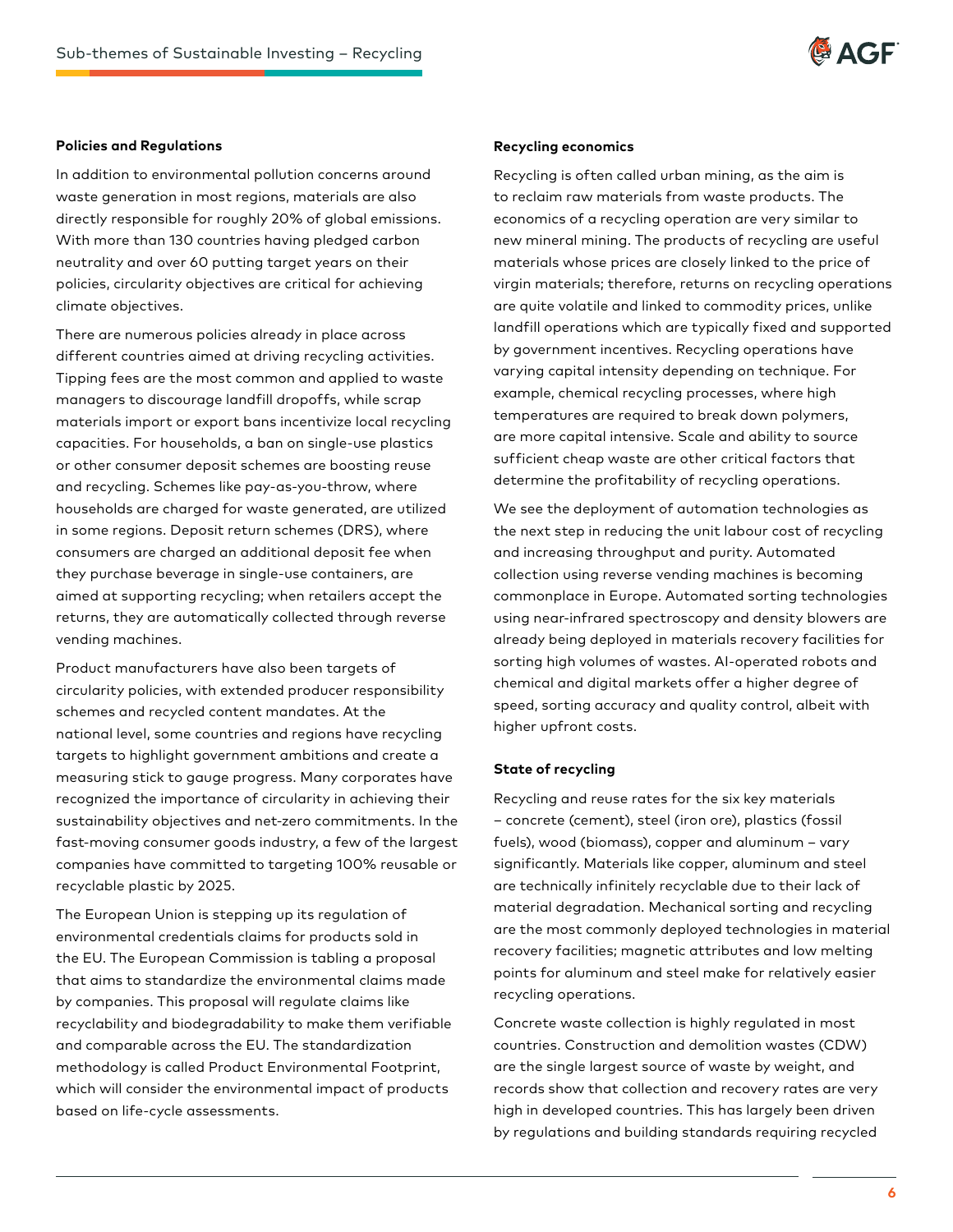

content and the economics of that recycled content. Concrete is by far the largest component of CDW, most of which is cement, water and aggregates. Recycling of concrete into aggregates for road construction and manufactured products is commonplace in most countries.

For steel, scrap utilization in steelmaking is expected to grow with the ongoing global transition to electric arc furnaces from blast furnaces. The availability of scrap steel is also critical to recycling. Despite already high steel recycling capacity, the availability of scrap is constrained. More than 50% of steel is used in long-term applications like building and infrastructure with more than 50 years useful life<sup>10</sup>. In addition, scrap collection rates in developing countries need to ramp up as obsolescence of short- and medium-term applications of steel consumption grow.

Aluminum recycling uses far less energy than creating new aluminum. The global recycling rate is ~73%11 and ~33% of demand is met by post-consumer scrap<sup>12</sup>. Collection and recycling of aluminum vary by end-application. The recycling rate is high in beverage cans and autos, but low in alloys that require further separation and processing.

Paper, cardboard and corrugated packaging are both compostable and highly recyclable – typically five to seven times and in some cases over 20 times before it becomes too degraded. Paper is chemically broken down into fibre and heated to remove contaminants. The paper recycling rate is relatively high; however, more work is required for collection and sorting, as a significant amount of paper still end up in landfills.

Plastic is one of the lowest-recycled mainstream materials on a relative basis. Plastic recycling rates vary by region, with EU, where 32.5% of plastic waste is collected for recycling13, leading the way. Low recycling rates can be attributed to multiple factors, including poor collection rates, low volume mass, pigment contamination, poor economics from lower commodity prices, technology limitations and lack of government policies or subsidies, resulting in more dumping than recycling.



Source: Goldman Sachs Investment Research as of July 17, 2019

Plastics typically refer to a class of synthetic polymers made from hydrocarbons. PET, polypropylene (PP) and high-density polyethylene (HDPE) represent ~62% of plastic resins and are the most recycled. PET & HDPE resin types are typically used in bottle production, and they are easier to collect and recycle. Polystyrene (PS) and lowdensity polyethylene (LDPE) represent another ~35% of resins and are recyclable, but recycling rates are much lower<sup>14</sup>. PS/EPS/LDPE resins are used to produce plastic bags and thin plastic sheets, which have very low mass volume.

Mechanical recycling, which starts with collection, sorting, washing, shredding and repalletizing, is the most common method. It often results in polymer degradation and polymers are often downcycled into lower-value plastic products. Chemical recycling of plastic is rapidly gaining prominence, but scaling to critical mass is still lacking. Depolymerization and solvent-based processes are the most promising because they break down resins into monomers, which are the building blocks, and these monomers can be condensed again to polymers with properties indistinguishable from those of the original. Pyrolysis and gasification techniques can also be deployed to break down polymers into smaller hydrocarbons, which can be starting points for new plastics or used as energy sources.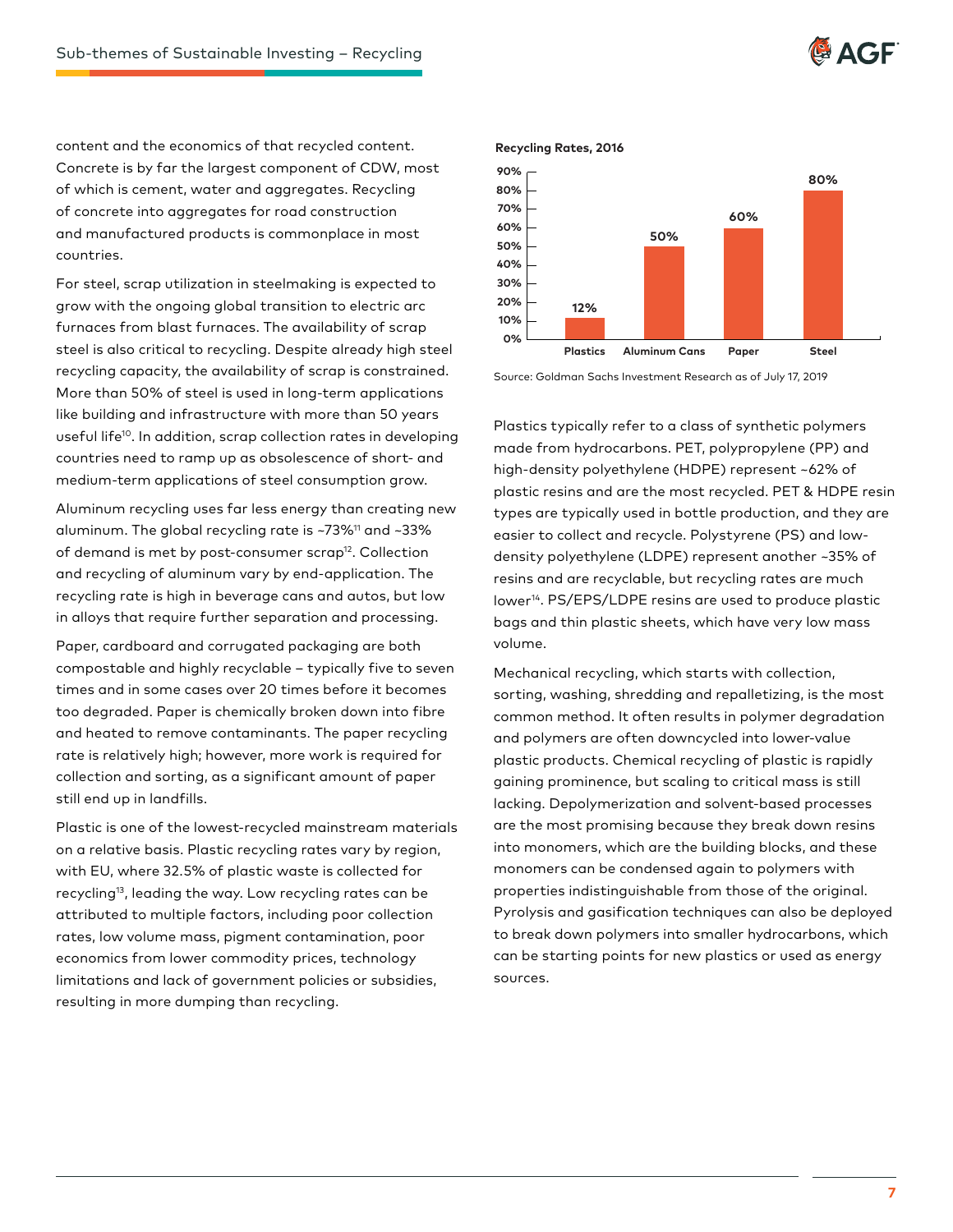

#### **Value chain opportunities**

#### *Collection technologies*

We see structural demand growth in automated collection technologies like reverse vending machines as the next generation of beverage packaging waste collection in key regions. Policymakers in the EU region continue to prioritize the deployment of DRS, and retailers' desire to have wellfunctioning automated container return systems underpins the demand for reverse vending machines. DRS was officially implemented in Turkey in 2022, and legislation has been approved in Romania, Ireland, Portugal, Scotland and Austria, with implementation plans under way. Through to 2025, we see a second wave of planned DRS legislation covering 15 EU countries. Markets like Lithuania and Australia have adopted models where equipment providers can act as operators.

#### *Automated sorting technology*

Sorting has always been a huge barrier to increasing recycling rates. Compared to other industries, recycling operations have very low robotic density. We believe the adoption of technology in recycling is overdue, especially in regions with high labour costs. Optical sorting is a cuttingedge approach that leverages near-infrared spectroscopy to sort high-volume waste streams by material and polymer type. This technology is already in deployment at commercial scale.

#### *Advanced recycling technology*

We believe chemical approaches to plastic recycling will become mainstream in the future. Low-temperature methanolysis of PET technology has shown promise in lab-scale due to its low energy cost input. We remain cautiously optimistic about the scaling of the technology. Other similar innovative approaches that are yet to scale up employ pyrolysis for recycling polystyrene and solventbased recycling for PET.

#### *Recycling operations*

Materials recycling operations are poised to grow significantly over the next couple of decades, in part because recycling rates are still very low in certain regions and for certain materials, and because circularity is receiving more policy attention. Demand for recycled

materials will continue to rise, while electrification and light-weighting will further drive the intensity of metals like lithium, cobalt, copper and aluminum. Electronic waste is growing rapidly and will be a key source of valuable materials like copper and aluminum. Beverage cans are already recycled at a high rate, but overall they should continue to see further penetration in packaging. Recycling operations will always be exposed to commodity price cycles, but we are constructive on overall structural growth for the key recycling companies.

#### *Recycled products*

Recycled materials also provide extensive economic benefits to downstream operations of companies that use them to make new products. We like companies that produce innovative, high-performance products out of waste, such as composite wood alternative decking products that utilize waste plastic and reclaimed wood fibre.

Ultimately, to address concerns about the continued tight association between global economic activities and environmental degradation, there needs to be a transformative approach to how we produce, consume and dispose of the materials that drive our economies. Granted, doing so isn't an easy fix and, from an investment standpoint, many of the solutions are tied to longerduration assets that are susceptible to short term cyclical fluctuations caused, for instance, by rising interest rates. Still, the movement towards sustainable economic development requires a certain level of urgency to supplant the current linear consumption model with a circular one. Circularity is the only practical pathway to decoupling materials intensity and environmental degradation from economic growth. Furthermore, addressing materials intensity is essential to reducing global energy demand. The processes associated with making new materials are often energy-intensive and account for a substantial energy use across the extraction, secondary and tertiary production stages. This recognition and drive will likely be a major source of value creation for innovative companies that are developing some of the solutions we have highlighted. Our goal is to continue to seek out these investment opportunities and deploy capital that will enable the change our environment and economy critically needs, while also creating value for investors.